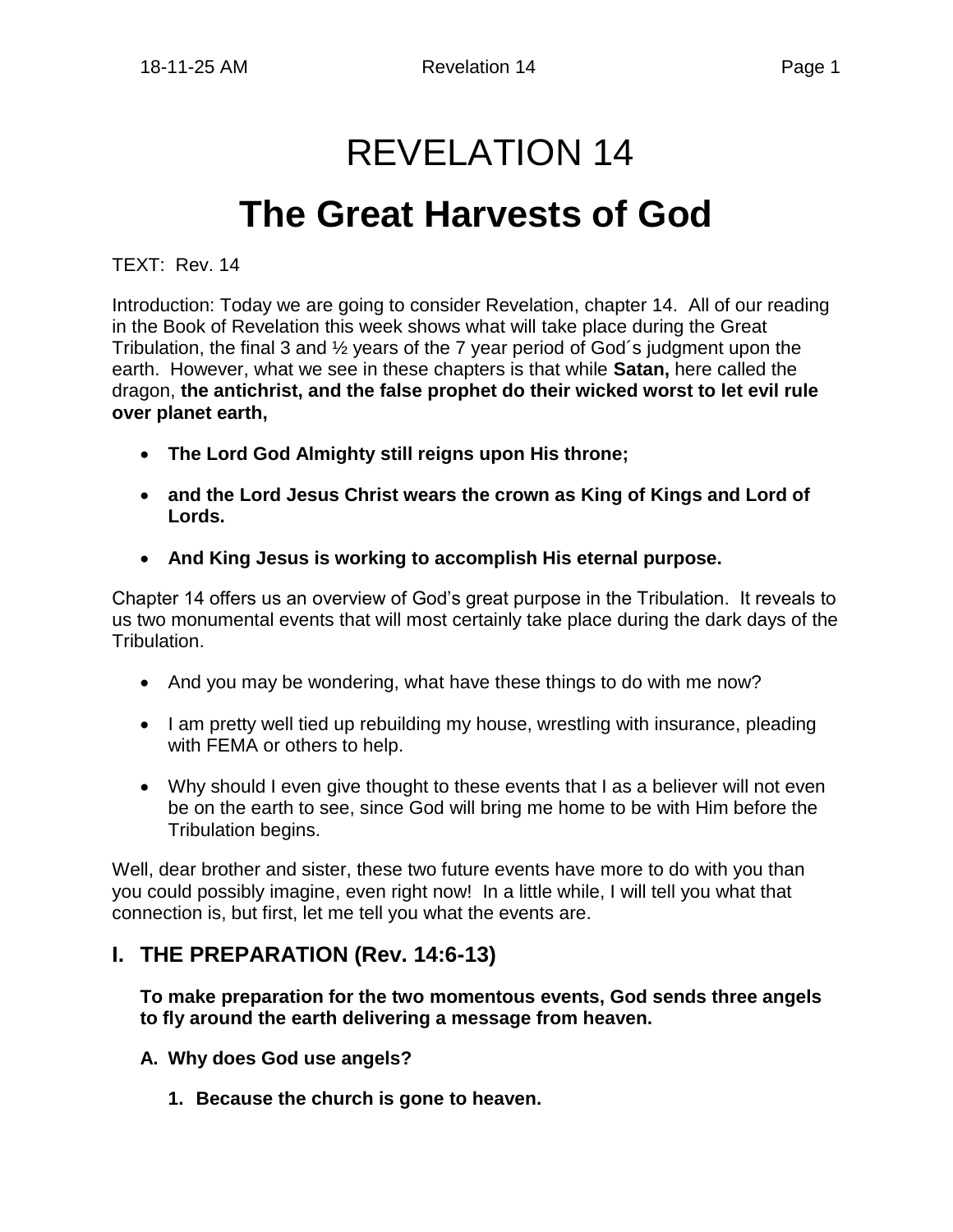#### **2. Because the Two Witnesses are gone to heaven.**

#### **3. Now the 144,000 Jewish Missionaries are gone to heaven.**

#### **B. The First Angel**

This angel flies in mid-heaven and **proclaims the gospel.** He also issues a warning that the hour of God's judgment has come.

#### **C. The Second Angel**

**Announces the fall of the wicked world system of the antichrist called Babylon.**

#### **D. The Third Angel**

**Warns the followers of the antichrist of the coming wrath of God and eternal judgment.** Then he adds, "Endure, you believers who are left. You who die in the Lord will be happy."

**II. THE TWO COLLOSSAL EVENTS:** that accomplish the purpose of God Almighty in this wicked world.

#### **A. THE REAPING OF THE HARVEST (Rev. 14:14-16)**

Rev. 14:14-16 14 Then I looked, and behold, a white cloud, and on the cloud sat *One* like the Son of Man, having on His head a golden crown, and in His hand a sharp sickle. 15 And another angel came out of the temple, crying with a loud voice to Him who sat on the cloud, "Thrust in Your sickle and reap, for the time has come for You to reap, for the harvest of the earth is ripe." 16 So He who sat on the cloud thrust in His sickle on the earth, and the earth was reaped.

**The Reaper of the Harvest is** the Sower of the Seed, the Son of Man, **the Lord Jesus. This pictures the final ingathering of the saints during the tribulation**, people who have been saved during these seven years.

An angel comes from the presence of the Father in the heavenly temple and says, 14:15b "Thrust in Your sickle and reap, for the time has come for You to reap, for the harvest of the earth is ripe."

**Here the word ripe means "so ready to be gathered it is about to wither."** Like leftover turkey after Thanksgiving. Save it, put it in the fridge, turkey sandwiches, turkey salad. Finally mama says, "If you want any more turkey, better eat it today. Tonight I'm going to throw it away because in another day it will spoil." Remember that Jesus said these days were shortened for the sake of the elect.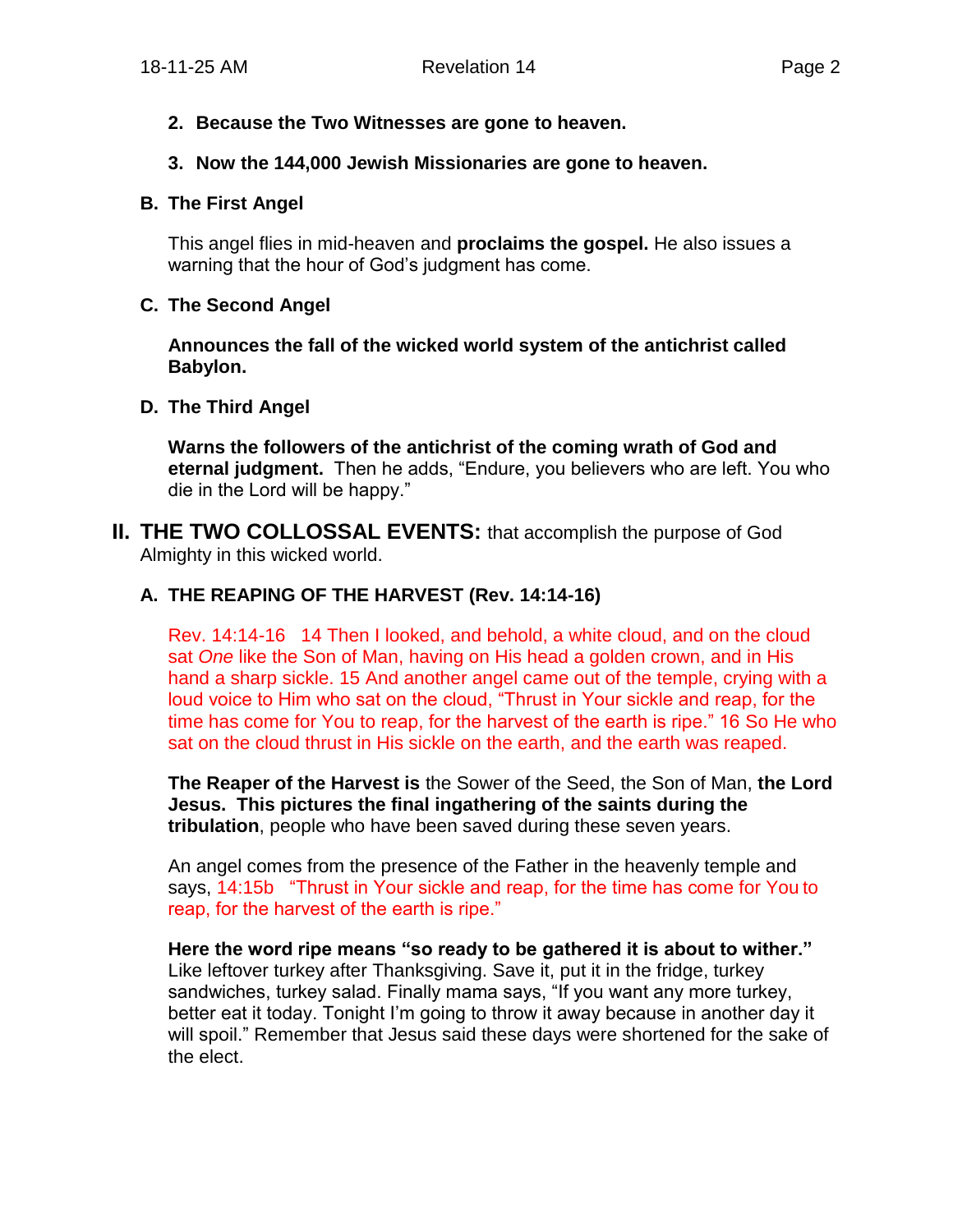Jesus swings His sickle on the earth and "the earth was reaped." All of redeemed mankind will be gathered into the Presence of the Lord. We do not know exactly when the last people saved will be gathered to their home with Jesus, but sometime during this period.

#### **B. THE GATHERING OF THE VINTAGE (Rev. 14:17-20**)

Rev. 14:17-20 17 Then another angel came out of the temple which is in heaven, he also having a sharp sickle. 18 And another angel came out from the altar, who had power over fire, and he cried with a loud cry to him who had the sharp sickle, saying, "Thrust in your sharp sickle and gather the clusters of the vine of the earth, for her grapes are fully ripe." 19 So the angel thrust his sickle into the earth and gathered the vine of the earth, and threw *it* into the great winepress of the wrath of God. 20 And the winepress was trampled outside the city, and blood came out of the winepress, up to the horses' bridles, for one thousand six hundred furlongs. (184 miles)

After the harvest of God of the believers upon the earth, another angel announces that the grapes of the earth are ripe and ready to be gathered. **The wheat represented believers. The grapes represent the lost.** This will not be a gathering for keeping or preserving as was the harvest of believers. It is a gathering for destruction. Like much debris stacked on the street.

**The word "ripe" in this passage** is a different word in the Greek. It **means "ready to burst" and it implies that sin and iniquity is literally swelling the lives of people to the point they are consumed with it.** Now they will be gathered and thrown into the wine press of the wrath of God. In the wine press, a man stomps the grapes and their juice splatters and flows. The unbelievers will be stomped like over-ripe grapes and a river of blood 4 to 5 feet deep flows for a distance of 184 miles. This occurs at the Battle of Armageddon.

Folks, **there will be two great harvests:**

- **The gathering of the tribulation believers**, those who during this seven year period of judgment on the earth, turn in faith to Jesus and trust Him as their Lord and Savior. **They will live with the Lord forever!**
- **The gathering of those who refused to trust Christ, who will be condemned to experience the wrath of God forever.**

**Every person who ever lives will come to one of these two eternal conditions.**

- o **FOREVER Saved and living with the Lord**
- o **FOREVER Lost and exiled from the Presence of God.**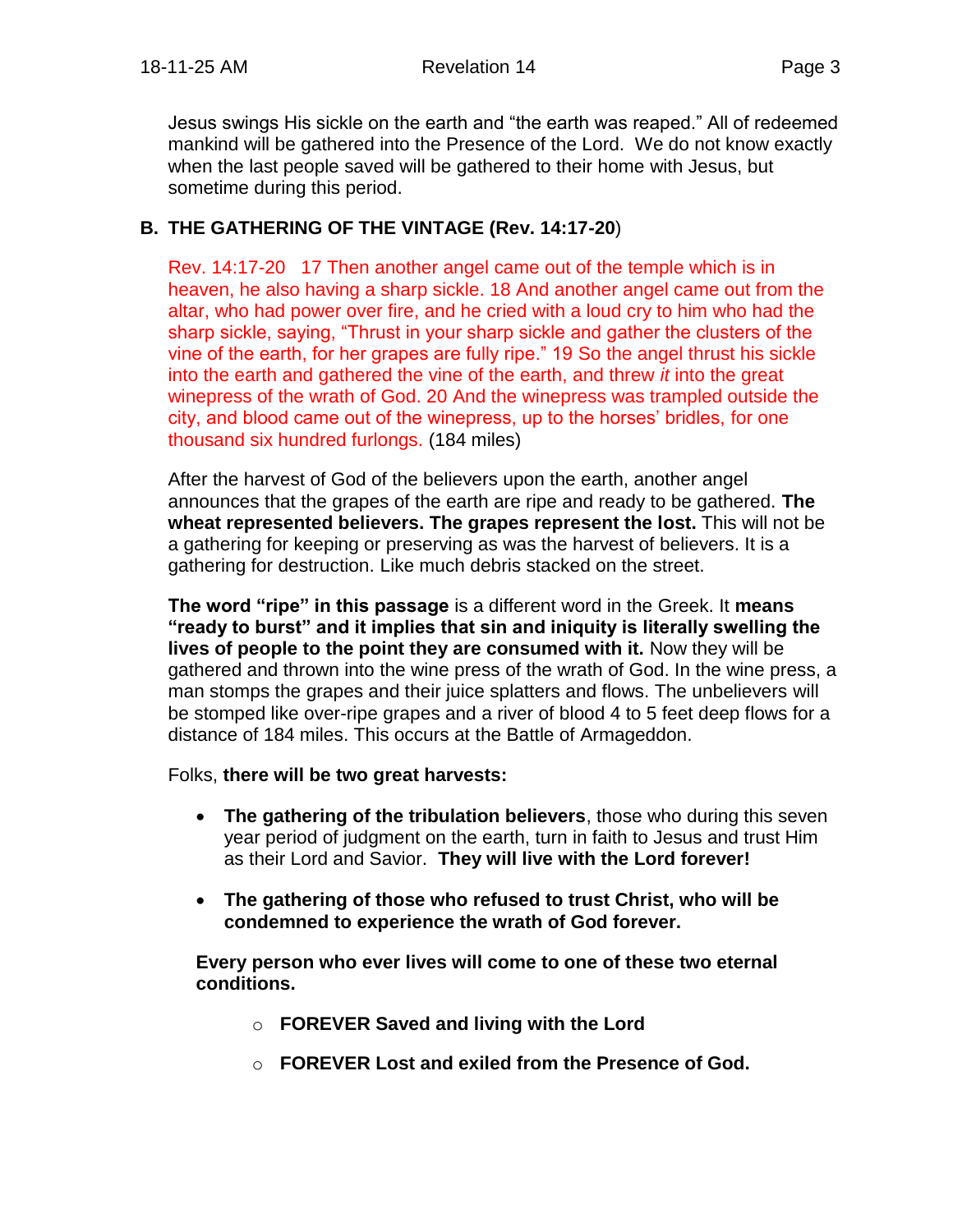## **EVERYBODY!**

### **III. THIS IS WHY IT MATTERS TO US NOW!**

- **A. Everybody we know will either**
	- **1. Spend eternity with the Lord by trusting Jesus Christ.**
	- **2. Spend eternity in hell because of their failure to trust in Jesus.**

## **EVERYBODY!**

Your husband, wife, kids, parents, aunts, uncles, nephews, nieces, grandma, grandpa, friends. EVERYBODY!

#### **B. Everybody we meet will either**

- **1. Spend eternity with the Lord by trusting Jesus Christ.**
- **2. Spend eternity in hell because of their failure to trust in Jesus.**

## **EVERYBODY!**

People you know at work, at school, at stores or restaurants you go to. EVERYBODY!

#### **C. Where people spend eternity is the most important thing there is to God.**

- Each one is created in God's image.
- He loves each person.
- He does not want them to perish.
- This is why Jesus came.
- This is why Jesus gave us the Great Commission.

Mt. 28:19-20 19 Go therefore and make disciples of all the nations, baptizing them in the name of the Father and of the Son and of the Holy Spirit, 20 teaching them to observe all things that I have commanded you; and lo, I am with you always, *even* to the end of the age." Amen.

• This is why Jesus gave us Acts 1:8.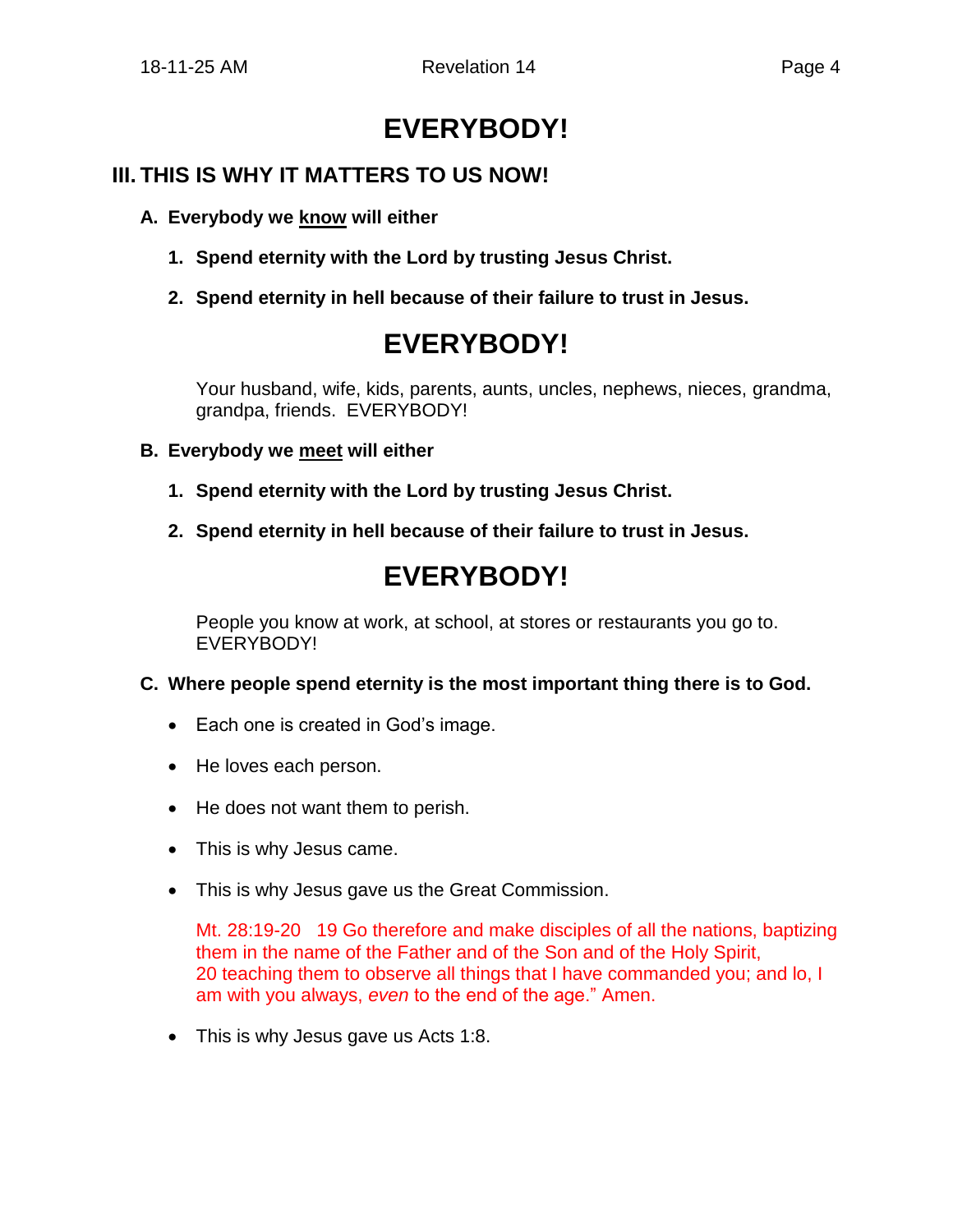Acts 1:8 But you shall receive power when the Holy Spirit has come upon you; and you shall be witnesses to Me in Jerusalem, and in all Judea and Samaria, and to the end of the earth."

**D.** God tells us to cast our cares upon Him because He cares for us.

So, it is more than OK to pray often about

- Our damaged houses
- Our insurance payment or lack thereof
- Our stuff that is lost forever

It's OK to pray about that, and God cares because He cares for us.

**But do not think that restoring our stuff or making us comfortable again is suddenly God's new purpose for existing.**

No! **God's purpose is saving the men and women** He created who have rebelled against Him, and redeeming those sinners to Himself **that they might live with Him forever as a part of the Family of God!**

#### **E. God's desire is that seeing people saved to live with Him forever would be our purpose also!**

- Sure you need to fix you house,
- Get rid of the trees.
- Clean up the mess.
- Keep or get a job.
- Take care of the family.

God knows that. He cares for you and He will help you do all those things that are good and right to do. But while we do them, He wants us to take the time to notice the opportunities He gives us and join Him in His most important work.

- God wants us to take time to talk with some of the people who are doing our adjusting and estimating and watch for opportunities to share about our faith in Christ.
- He wants us to notice those who are vulnerable and therefore open to our help and our witness.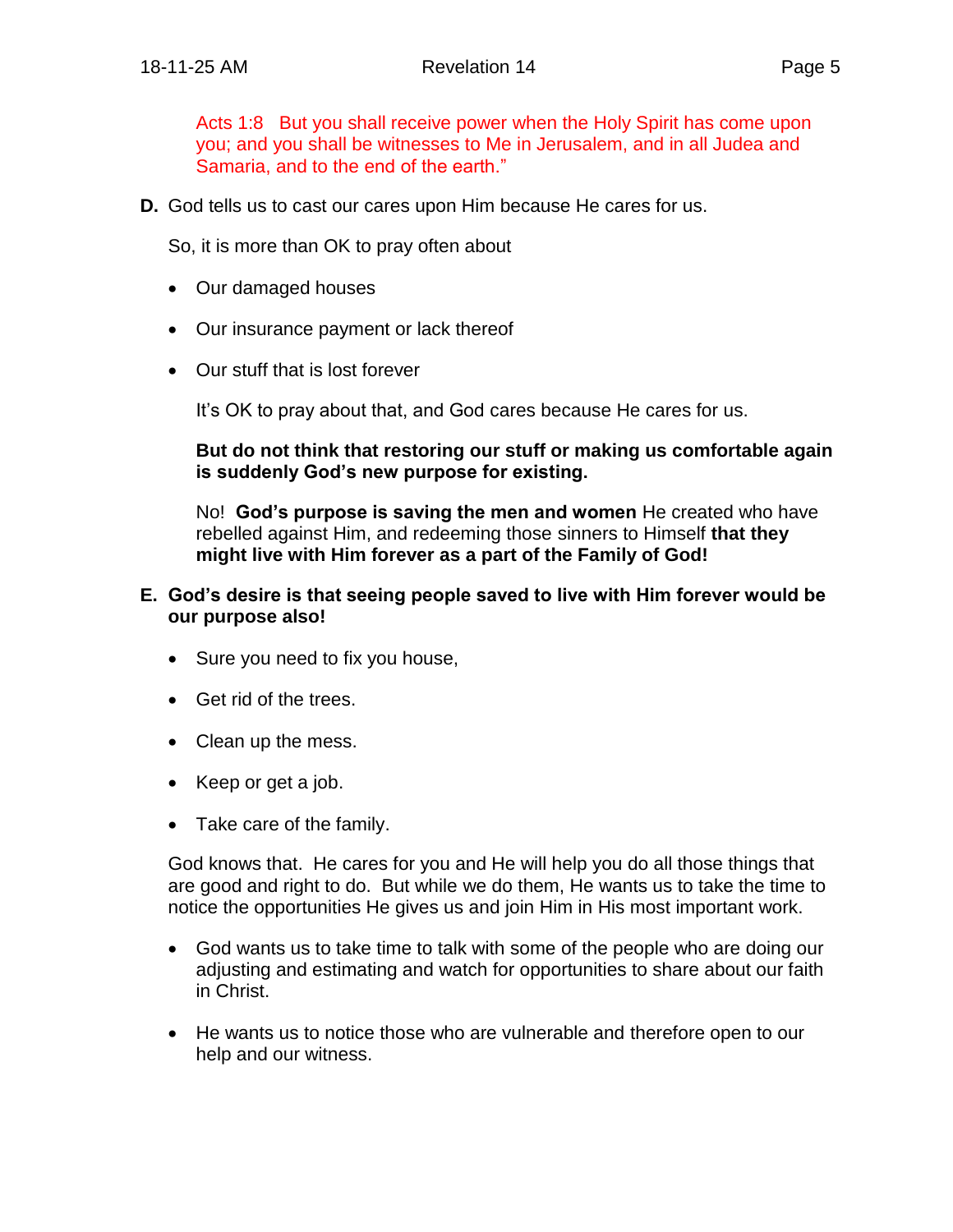- God will not be content if we just all got the external things of our life glued back together or replaced so that our world looked shiny and new.
- God wants new people brought into His forever family.
- He wants eternal destinies changed.
- He wants to save and change lives.
- And He wants us to be a part of making it happen.

CONCLUSION: Folks, it is no exaggeration at all to say that everybody will be a part of one of two great harvests. A person either trusts in Christ and lives with Him forever, or he or she fails to trust Jesus and is banished forever to the winepress of the wrath of Holy God called hell or the lake of fire.

The setting in which God is working in Bay County has changed much from our perspective. But God's purpose and desire has not changed at all. And God very much wants us sharing His purpose and joining Him as witnesses and disciple makers even while we get roofs on our houses and cut up fallen trees!

Stand for prayer.

• While we pray, would you say to the Lord, "Jesus, this week I will look beyond the rubble and the to do list, and watch for the people you give me opportunity to talk to. And as I find one that is willing, I will take the time to talk of You, and my faith, and the difference it makes in my life."

If you will say this to the Lord this morning, just lift your hand.

- If you are one of those that Jesus is seeking to save you and give you eternal life, Thomas is going to be hanging around in the area to your left. When we dismiss, go talk to him.
- If you know the Lord but you need a church, Jeremy is going to be hanging around to your right. Go talk to him about becoming a part of our church when we dismiss.

The hurricane as brought us many challenges, but it has also brought us great opportunities.

That is true concerning our buildings.

- Already we have completed the mitigation and most of the cleanup.
- We are close to beginning reconstruction.